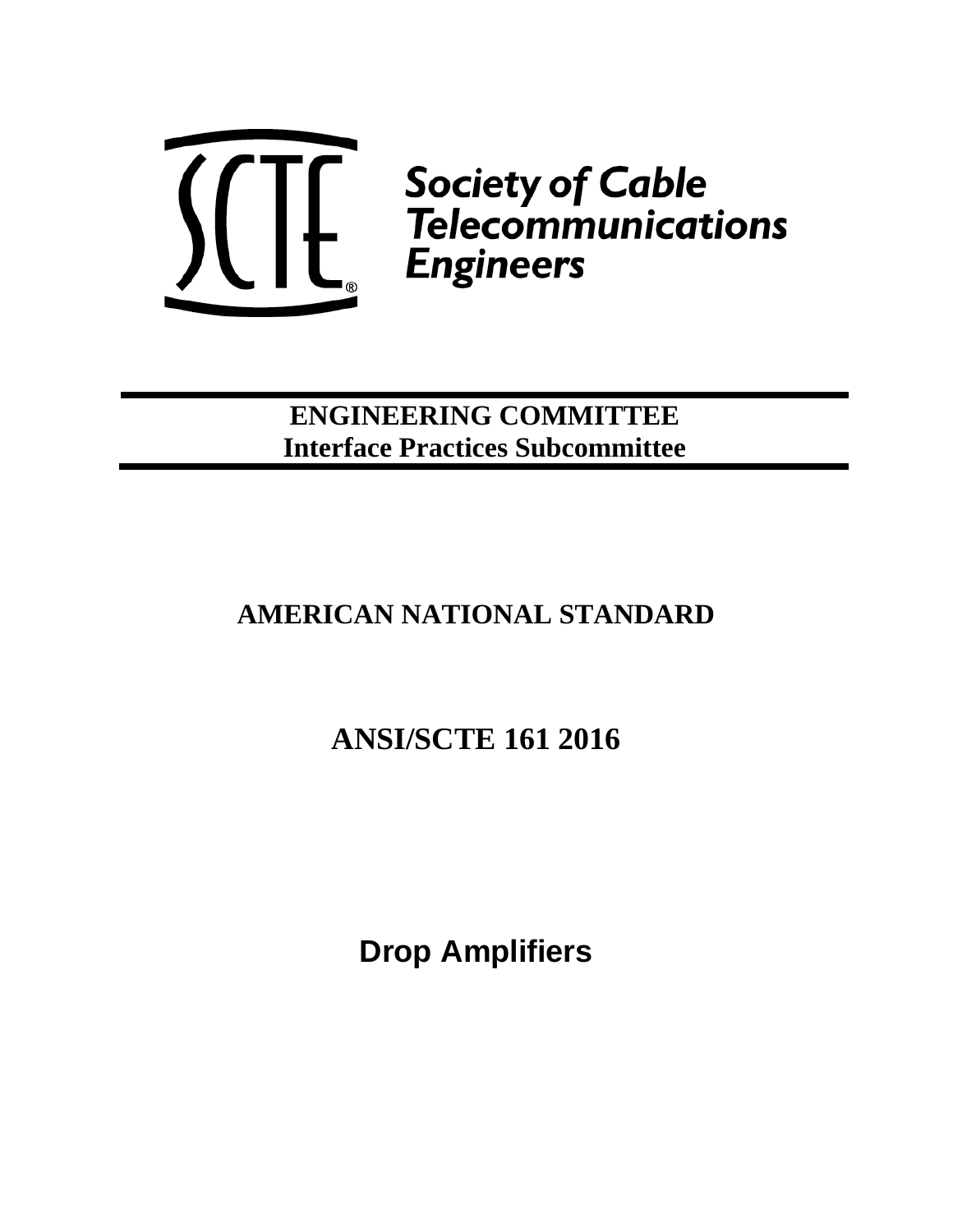# **NOTICE**

<span id="page-1-0"></span>The Society of Cable Telecommunications Engineers (SCTE) Standards and Operational Practices (hereafter called "documents") are intended to serve the public interest by providing specifications, test methods and procedures that promote uniformity of product, interchangeability, best practices and ultimately the long term reliability of broadband communications facilities. These documents shall not in any way preclude any member or non-member of SCTE from manufacturing or selling products not conforming to such documents, nor shall the existence of such standards preclude their voluntary use by those other than SCTE members.

SCTE assumes no obligations or liability whatsoever to any party who may adopt the documents. Such adopting party assumes all risks associated with adoption of these documents, and accepts full responsibility for any damage and/or claims arising from the adoption of such documents.

Attention is called to the possibility that implementation of this document may require the use of subject matter covered by patent rights. By publication of this document, no position is taken with respect to the existence or validity of any patent rights in connection therewith. SCTE shall not be responsible for identifying patents for which a license may be required or for conducting inquiries into the legal validity or scope of those patents that are brought to its attention.

Patent holders who believe that they hold patents which are essential to the implementation of this document have been requested to provide information about those patents and any related licensing terms and conditions. Any such declarations made before or after publication of this document are available on the SCTE web site at [http://www.scte.org.](http://www.scte.org/)

All Rights Reserved

© Society of Cable Telecommunications Engineers, Inc. 2016 140 Philips Road Exton, PA 19341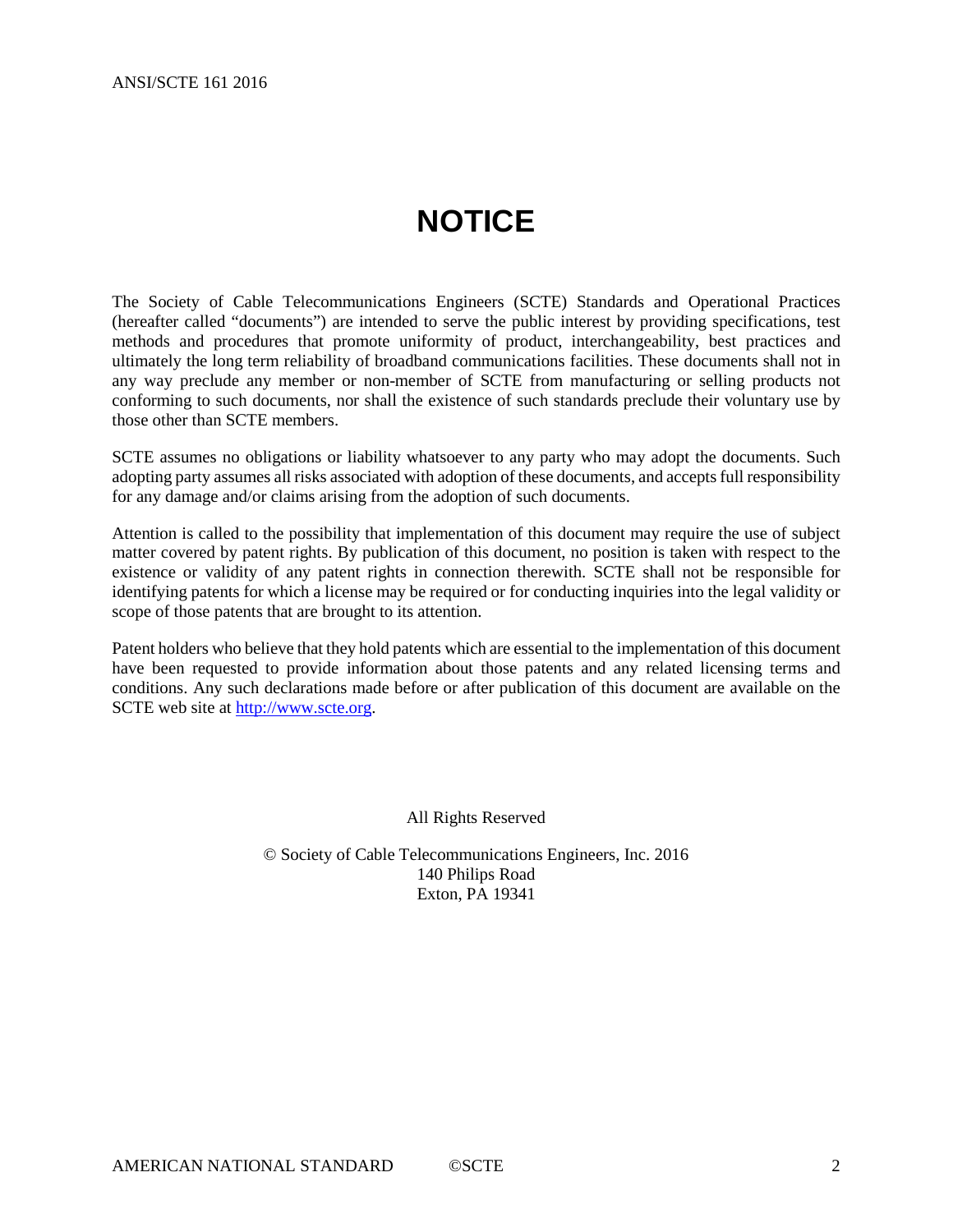#### <span id="page-2-0"></span>**Title Page Number NOTICE**  $\overline{\phantom{a}}$  $-3$ 2. Normative References 4 SUIL References<br>Standards from Other Organizations<br>Dublished Materials  $2.1.$ **SCTE References**  $2.2$  $2.3$  $3.1$  $32<sup>2</sup>$  $3.3.$ Mounting 5 5. Labeling 6 6. Electrical  $6.1.$ 62  $6.3.$  $6.4.$ 6.5  $6.6.$  $6.7.$ 6.8 Return Distortion 2008 and 2009 and 2009 and 2009 and 2009 and 2009 and 2009 and 2009 and 2009 and 2009 and 20  $6.9.$  $6.10.$  $6.11.$ Shielding Effectiveness and the state of the state of the state of the state of the state of the state of the state of the state of the state of the state of the state of the state of the state of the state of the state of  $6.12.$  $6.13.$ 7 General  $7.1.$  $7.2.$ Shock Resistance 10  $7.3.$ 8. Powering  $8.1$ Power Consumption 2000 10  $8.2.$  $8.3.$  $9.1.$  $9.2.$  $9.3.$ Temperature/Humidity **Example 2018**  $\sim$  11

# **List of Figures**

| <b>Title</b>                                | <b>Page Number</b> |
|---------------------------------------------|--------------------|
| Figure 1 – Mechanical Configuration Example |                    |
| Figure 2 – Labeling Example                 |                    |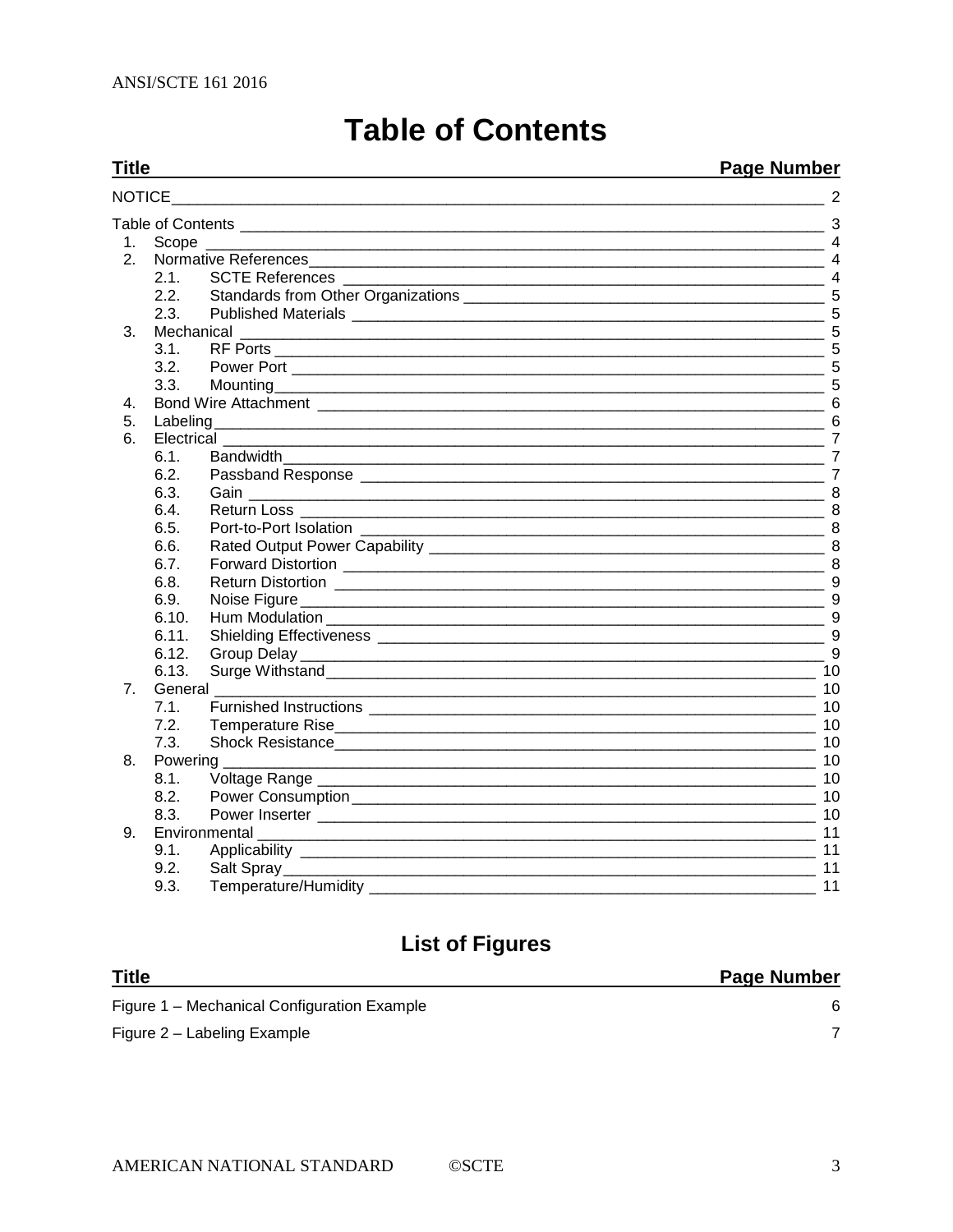# <span id="page-3-0"></span>**1. Scope**

The purpose of this specification is to recommend mechanical and electrical standards for broadband radio frequency (RF) devices whose primary purpose is to amplify signals presented to an input port and deliver the amplified signals to one or more output ports. The devices are also required to pass signals in a different range of frequencies in the return direction and, optionally, may provide amplification of such return signals. The specification's scope is limited to 75 ohm devices whose ports are provided with F connectors. The most common use for such devices is on-premises RF signal distribution.

Devices covered by this specification include products commonly known as Drop Amplifiers. They may be mounted within Network Interface Device (NID) housings on dwellings or independently within dwellings. They are not intended to be cascaded with other Drop Amplifiers.

Two levels of compliance are specified. Devices meeting all electrical, mechanical and environmental specifications may be specified as meeting the requirements of this specification without qualification. Those meeting electrical and mechanical, but not the environmental requirements specified in Section 6 may be designated as meeting this specification with the suffix "For indoor use only" and the products must be marked as specified herein to guide users in their appropriate application.

The specification is not intended to apply to specialty devices, nor is it intended to limit or restrict any manufacturer's innovation and improvement.

# <span id="page-3-1"></span>**2. Normative References**

The following documents contain provisions, which, through reference in this text, constitute provisions of this document. At the time of Subcommittee approval, the editions indicated were valid. All documents are subject to revision; and while parties to any agreement based on this document are encouraged to investigate the possibility of applying the most recent editions of the documents listed below, they are reminded that newer editions of those documents might not be compatible with the referenced version.

### <span id="page-3-2"></span>**2.1. SCTE References**

- ANSI/SCTE 01 2015: Specification for "F" Port, Female, Outdoor
- ANSI/SCTE 02 2015: Specification for "F" Port, Female, Indoor
- ANSI/SCTE 06 2015: Composite Distortion Measurements (CSO & CTB)
- ANSI/SCTE 16 2012: Test Procedure for Hum Modulation
- ANSI/SCTE 17 2007: Test Procedure for Carrier to Noise (C/N, CCN, CIN, CTN)
- ANSI/SCTE 45 2012: Test Method for Group Delay
- ANSI/SCTE 48-1 2015: Test Method for Measuring Shielding Effectiveness of Passive and Active Devices Using a GTEM Cell
- ANSI/SCTE 58 2012: AM Cross Modulation Measurements
- ANSI/SCTE 62 2012: Measurement Procedure for Noise Figure
- ANSI/SCTE 81 2012: Surge Withstand Test Procedure
- ANSI/SCTE 115 2011: Test Method for Reverse Path (Upstream) Intermodulation Using Two Carriers
- ANSI/SCTE 124 2011: Specification for "F" Connector, Male, Pin Type
- ANSI/SCTE 129 2007: Drop Passives: Bonding Blocks (Without Surge Protection)
- ANSI/SCTE 135-1 2013: DOCSIS 3.0 Part 1: Physical Layer Specification
- ANSI/SCTE 144 2012: Test Procedure for Measuring Transmission and Reflection
- ANSI/SCTE 153 2008: Drop Passives: Splitters, Couplers and Power Inserters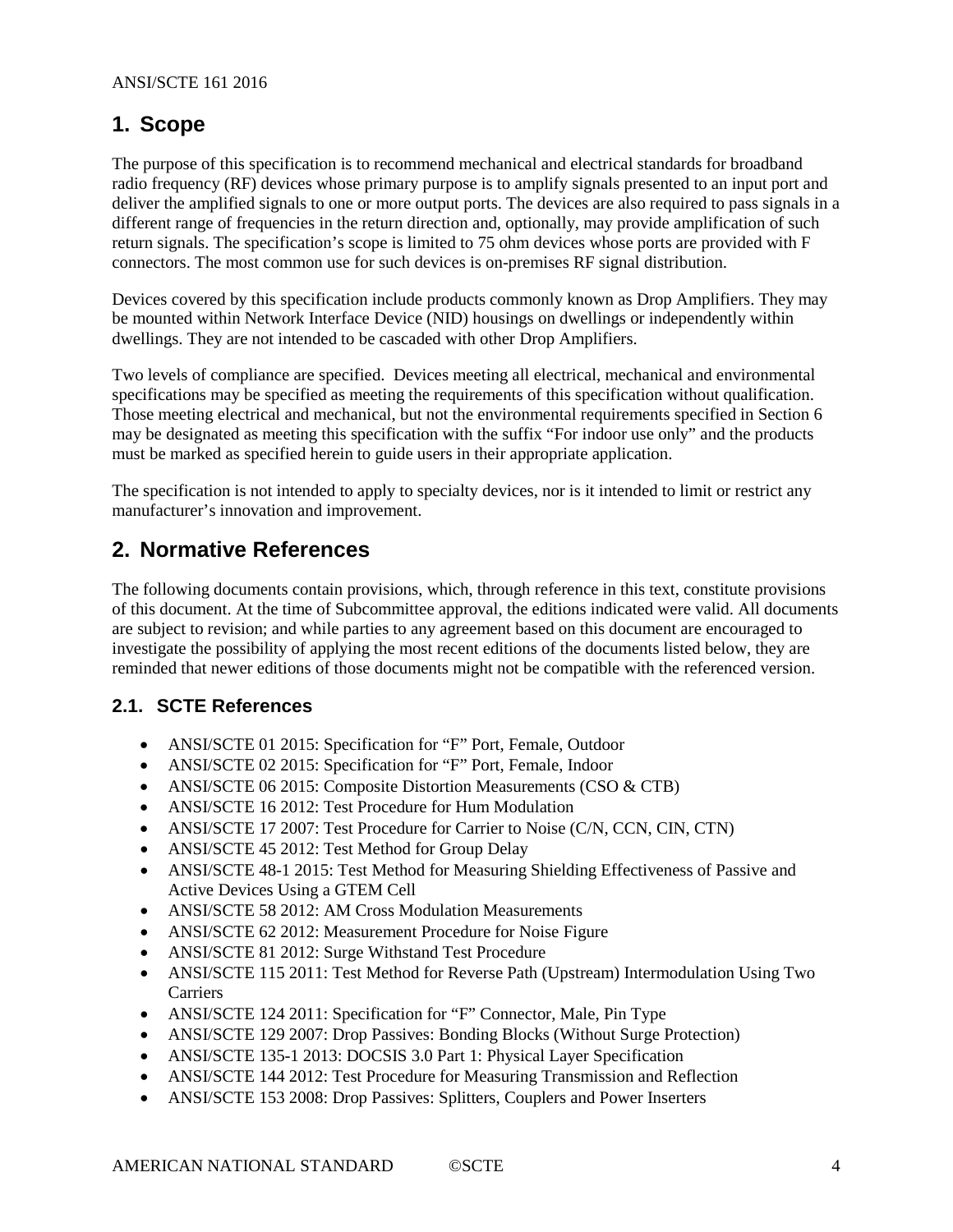### <span id="page-4-0"></span>**2.2. Standards from Other Organizations**

• No normative references are applicable.

#### <span id="page-4-1"></span>**2.3. Published Materials**

• No normative references are applicable.

### <span id="page-4-2"></span>**3. Mechanical**

#### <span id="page-4-3"></span>**3.1. RF Ports**

- 1. All RF ports shall be type F. F-female ports shall conform to the requirements of ANSI/SCTE 01 2015 (for outdoor use) or ANSI/SCTE 02 2015 (indoor use). F-male ports shall conform to the requirements of ANSI/SCTE 124 2011.
- 2. Where more than one connector exits from a common surface of the device, connectors will be spaced a minimum of 0.925" (23.49 mm) apart, center-to-center. Refer to Figure 1.

#### <span id="page-4-4"></span>**3.2. Power Port**

The power port, if provided, may be a type 'F' female connector, a permanently attached cord, or some other connector of the manufacturer's choice. The device must meet all requirements of this specification in all powering configurations.

#### <span id="page-4-5"></span>**3.3. Mounting**

Mounting holes or slots may be located at the manufacturers' preferred locations provided they meet the requirements of 3.3.1 and 4.3.2 herein. Mounting holes or slots may be located at the manufacturers' preferred locations provided they meet the requirements of this section below:

- 1. Mounting holes or slots shall be of such size and location as to allow orthogonal mounting of the device on a hole pattern grid of 0.500" by 0.500" (12.7mm x 12.7mm), capable of employing standard #6 (M3.5) hardware (Figure 1).
- 2. Mounting holes, slots, or bonding points shall be located as to not interfere with open-end wrench access to the F ports.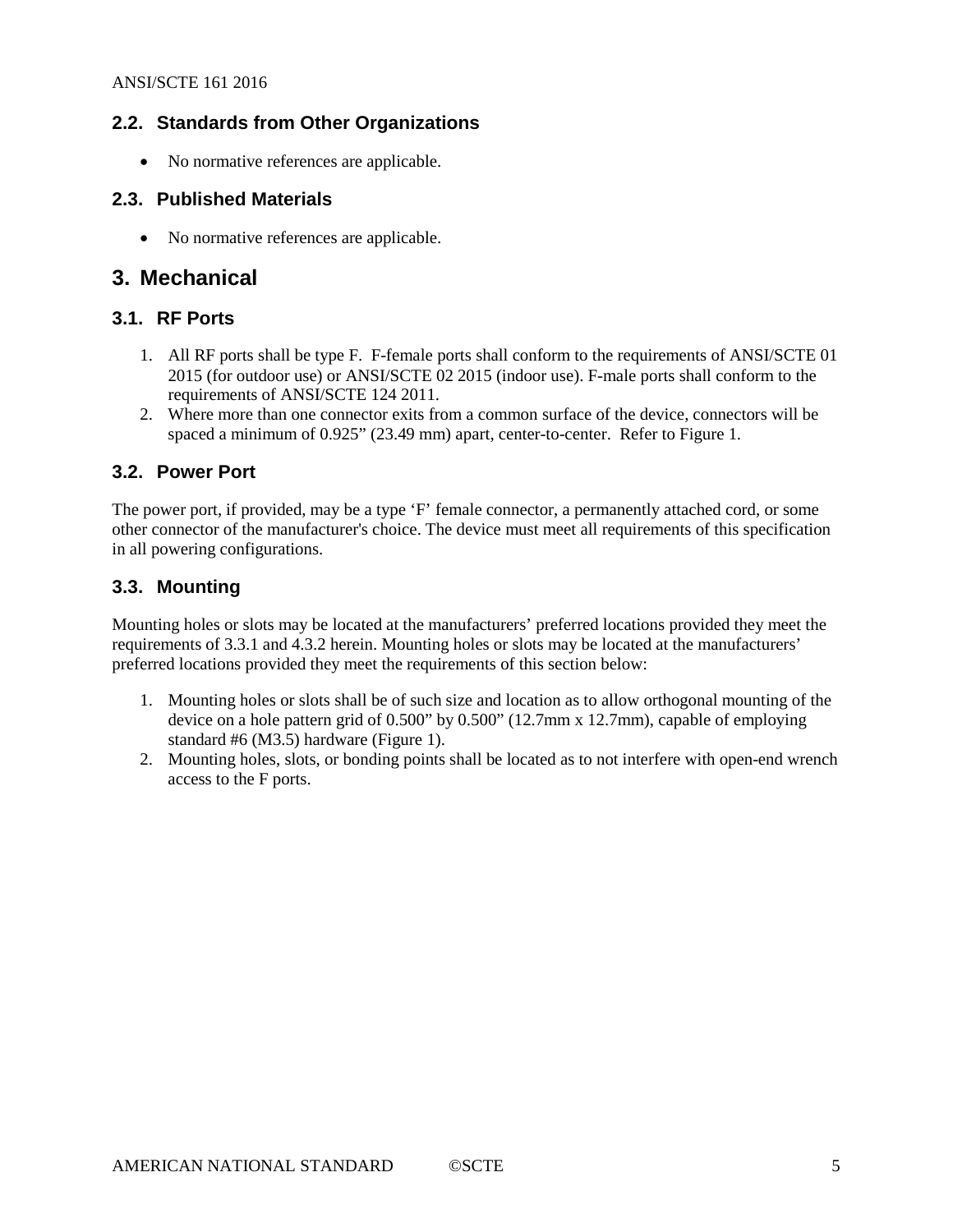

**Figure 1 – Mechanical Configuration Example**

<span id="page-5-0"></span>Note:  $N =$  integer

# **4. Bond Wire Attachment**

- 1. Devices labeled "For indoor use only" are not required to be equipped with bonding wire attachment points. Devices rated for exterior use must be equipped with bonding wire attachment points.
- 2. Integral bonding wire point must conform to the requirements of ANSI/SCTE 129 2007.

# <span id="page-5-1"></span>**5. Labeling**

- 1. Each port of the device must be labeled. Designations must be in accordance with the following:
	- The forward input port label shall contain the word "IN" or "Input".
	- Output port label(s) shall contain the word "OUT" or "Output" and may include a port number at the manufacturer's option.
	- Power port label(s) shall contain the word "Power" or "PWR."
	- The voltage and amperage requirements of the device shall be indicated on the label.
- 2. A label must be prominently displayed that will include information on the Return and Forward bandwidths.

A label must also display the nominal Forward gain from input to any output. Additionally, if Return amplification is incorporated, the nominal return gain shall also be included on the label.

3. Components which do not meet the environmental requirements of Section 9 shall be prominently and permanently labeled "For indoor use only."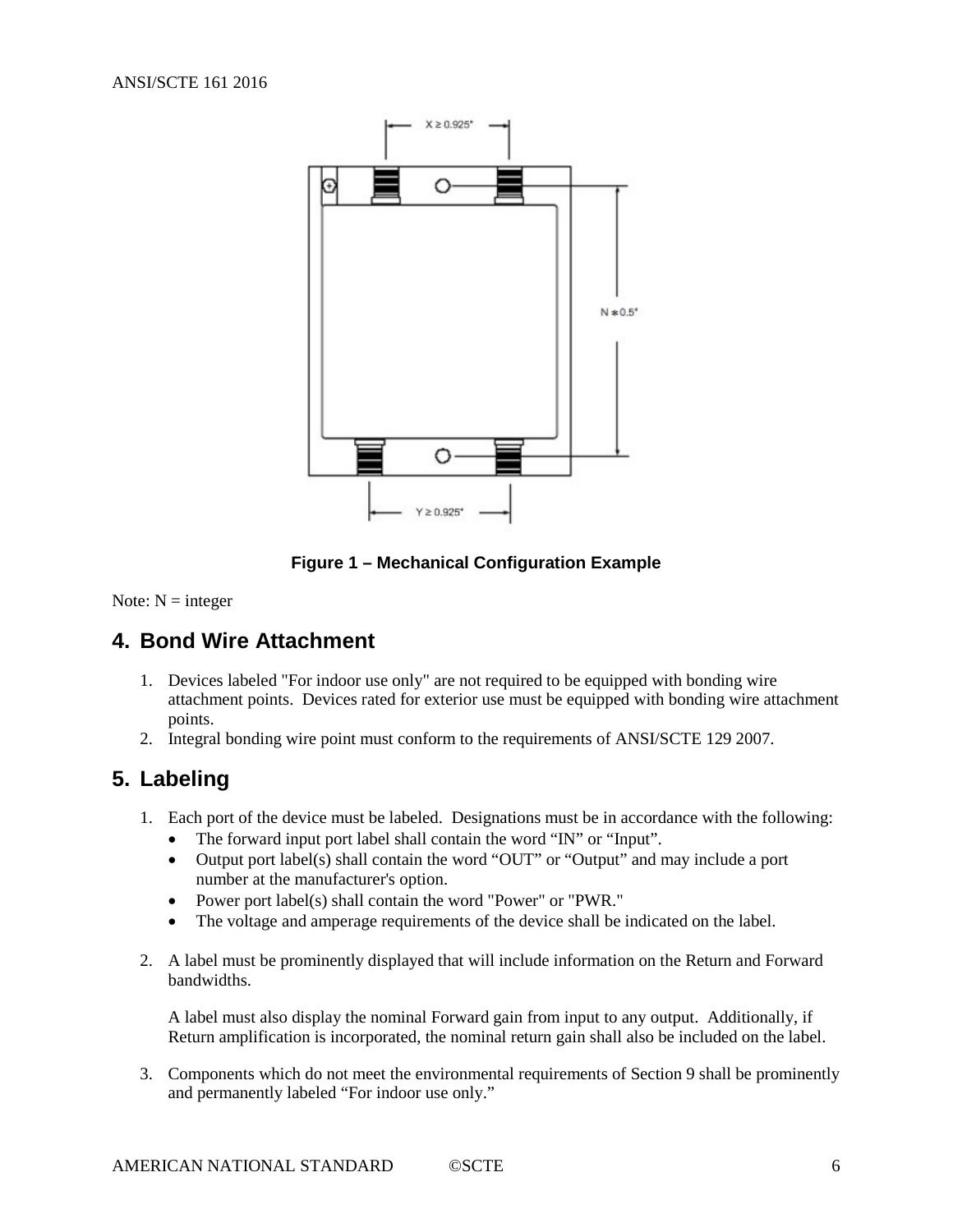- 4. Labels shall include such other information as necessary to meet the requirements of other agencies, such as the FCC or recognized testing laboratories (UL, CSA etc.). Devices designed to be connected to commercial power shall include line voltage and power consumption information.
- 5. So long as the function of each port is clear and the gain from the input to each output port is clear, manufacturers may use any labeling layout they choose. See Figure 2 for an example of conforming labeling.



**Figure 2 – Labeling Example**

6. Labeling shall be designed to be legible for a period of at least 10 years under typical environmental exposure and handling.

# <span id="page-6-0"></span>**6. Electrical**

#### <span id="page-6-1"></span>**6.1. Bandwidth**

Devices shall be designed to operate with a forward minium bandwidth of 1,002 MHz. Units with a rated forward bandwidth of 54 to 1,002 MHz and return bandwidth of 5 to 42 MHz will be considered Standard Upstream capable, while units with a forward bandwidth of 108 to 1218 MHz and return bandwidth of 5 to 85 MHz will be considered Extended Upstream capable. The terminologies of Standard and Extended Upstreams are in keeping with ANSI/SCTE 135-1 2013 definitions. Other mid-split configurations are permitted as per operator requirements. However, the minimum rated forward bandwidth will be 1,002 MHz.

### <span id="page-6-2"></span>**6.2. Passband Response**

The passband response over the specified forward or return bandwidth as measured from the input port to any output port shall not exceed the following deviations relative to the specified slope of the device as measured and defined in ANSI/SCTE 144 2012.

 $\pm 0.5$  dB in the forward bandwidth for 1 port devices

 $\pm 0.8$  dB in the forward bandwidth for 2, 4, and 8 port devices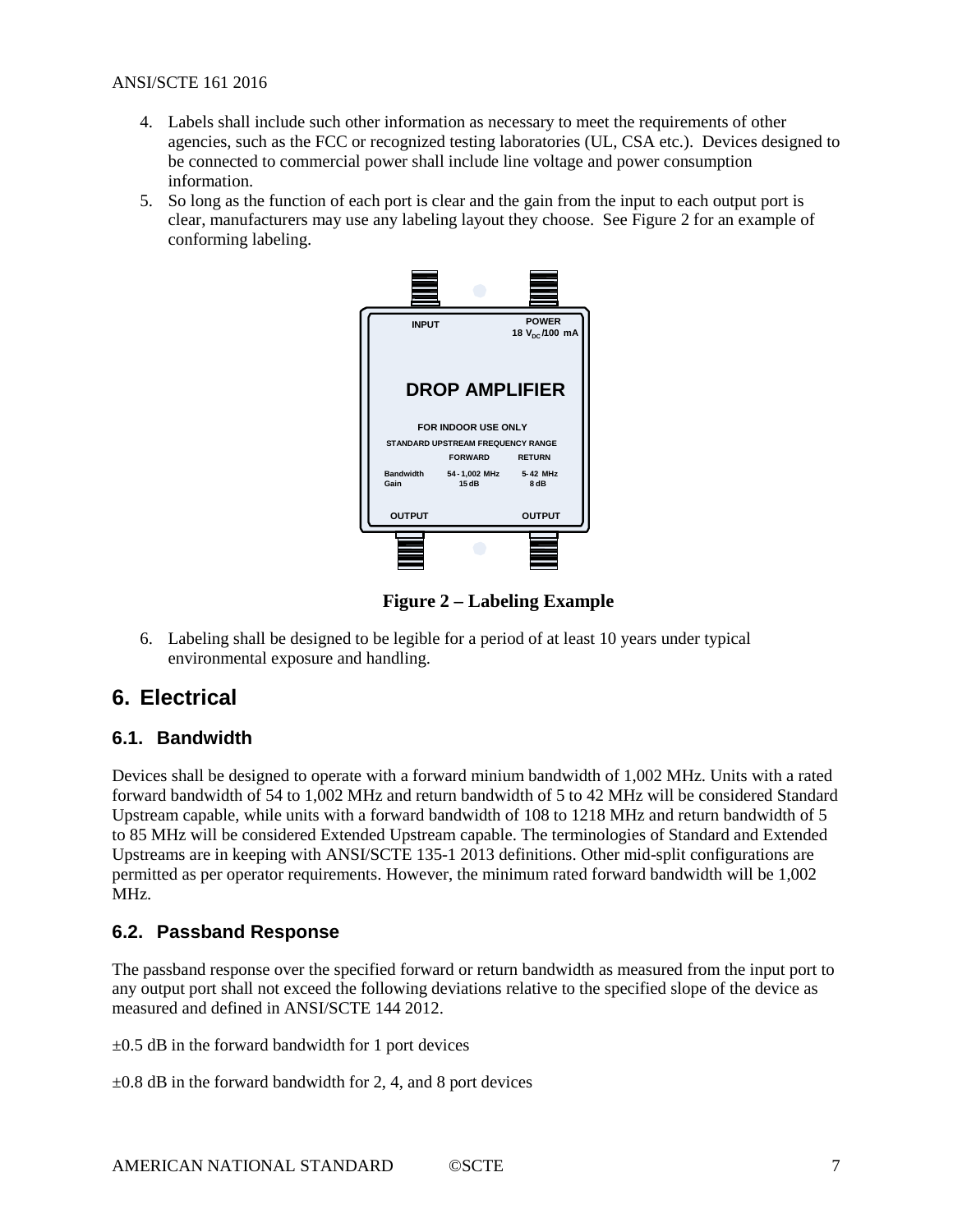#### ANSI/SCTE 161 2016

 $\pm 0.5$  dB in the return bandwidth for all return-enabled devices

#### <span id="page-7-0"></span>**6.3. Gain**

The forward and return gain of the device, measured from the input port to any output port for forward gain and from any output port to the input port for return gain, with all other ports terminated, shall match the labeled value with a tolerance of +2 dB/-1 dB across the full specified forward and return bandwidths respectively. If the slope plus flatness of the device exceeds this tolerance, the slope shall be separately specified and shall be indicated on the label. All measurements shall be made using the methods specified in ANSI/SCTE 144 2012.

The return signal loss for devices without return amplification shall not exceed 2 dB for devices without internal signal splitting. For devices with internal splitting, additional loss is allowed in an amount not to exceed that specified in ANSI/SCTE 153 2008 for passive splitters with the same number of output ports.

#### <span id="page-7-1"></span>**6.4. Return Loss**

The return loss, as measured at any RF port with all other ports terminated, shall be a minimum of 18 dB over the full specified forward and return bandwidths. All measurements shall be made in accordance with the procedures outlined in ANSI/SCTE 144 2012.

#### <span id="page-7-2"></span>**6.5. Port-to-Port Isolation**

The port-to-port isolation as measured between any two output ports of a multiple output amplifier with all other ports terminated shall be a minimum of 20 dB for all devices over the full specified forward and return bandwidths. All measurements shall be made in accordance with the procedures outlined in ANSI/SCTE 144 2012.

### <span id="page-7-3"></span>**6.6. Rated Output Power Capability**

The "Rated" output power capability shall be defined, for purposes of this specification, as the maximum output level per carrier (with the levels adjusted for equal output power per carrier) which will allow the amplifier to meet the distortion specifications listed in Sections 6.7 and 6.8.

The forward rated output power capability shall be specified by the manufacturer and shall be at least (+20-10log n) dBmV per carrier at each output port, where n is the number of output ports. In no case shall this rated output power capability per port be less than +10 dBmV, regardless of the number of ports on the device.

If a return amplifier is supplied, its return rated output power capability shall also be specified and shall be at least +50 dBmV per carrier at the forward input port.

Amplifier manufacturers shall prominently identify the power output capability as defined by this specification as the "SCTE Rated Output Power Capability" in all published materials which discuss signal handling capabilities of the device.

#### <span id="page-7-4"></span>**6.7. Forward Distortion**

1. Distortion measurements shall be made with a spectrum of unmodulated carriers, all on ANSI/EIA-542 defined "standard" frequency plan visual frequencies from the lower rated forward band edge through 547.25 MHz, and "white noise" or QAM signals to the upper bandwidth limit.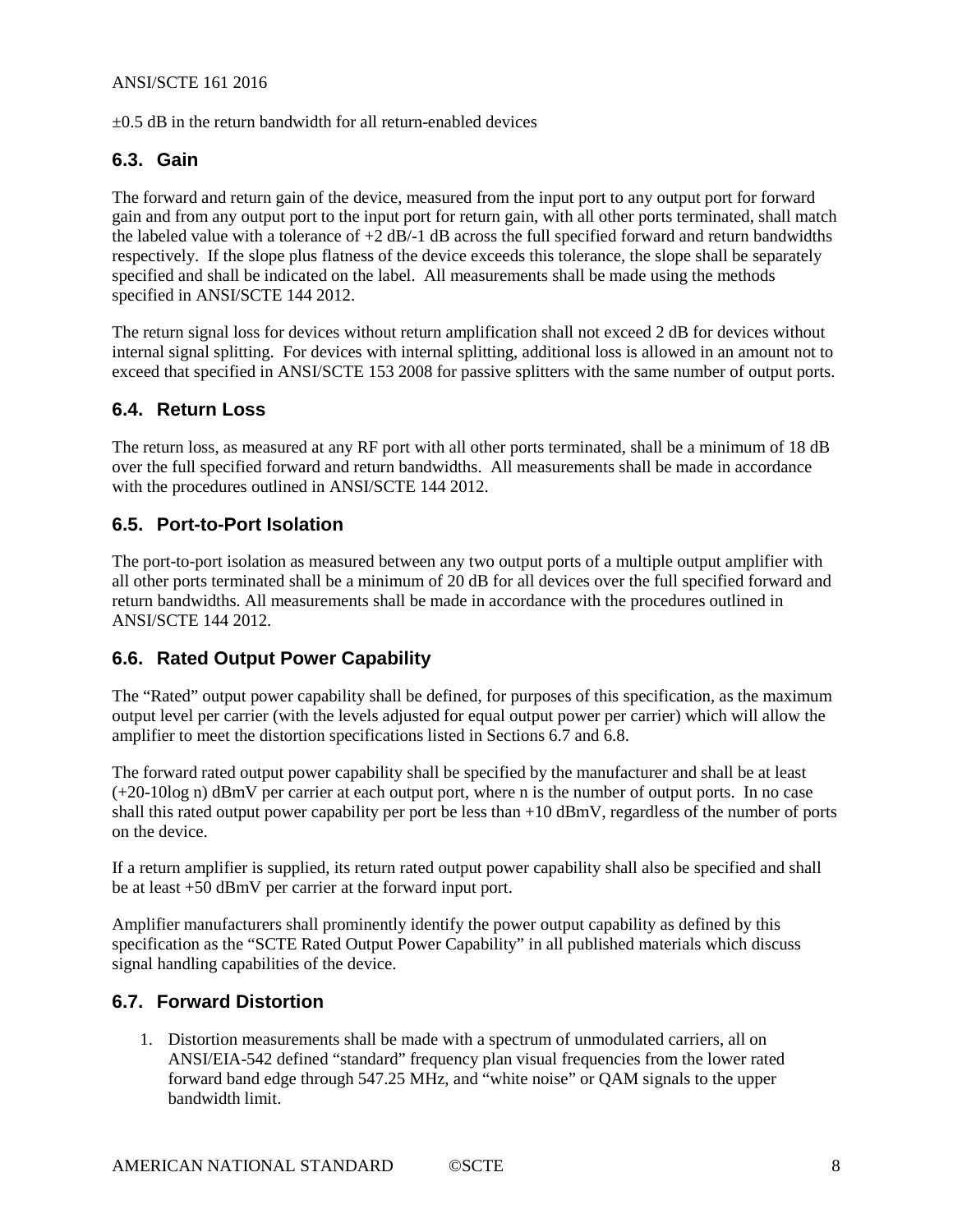- 2. The level of each unmodulated carrier shall be equal to the rated output power capability of the device. If 64 or 256 QAM signals are used instead of white noise, the average power of each digital channel shall be equal to the rated output power capability of the device minus 6 dB.
- 3. Composite Distortion Measurement (CSO & CTB): When loaded as specified in Sections 6.7.1 and 6.7.2, and when measured in accordance with ANSI/SCTE 06 2012, the CTB shall be no greater than -70 dBc and the CSO shall be no greater than -60 dBc.
- 4. Cross Modulation (XMOD): When loaded as specified in Sections 6.7.1 and 6.7.2, but with the carriers 100% synchronously modulated, and when measured in accordance with ANSI/SCTE 129 2007, the XMOD shall be no greater than -65 dB relative to 100% modulation.
- 5. Carrier to Composite Noise (CCN): When loaded as specified in Sections 6.7.1 and 6.7.2, and when measured in accordance with ANSI/SCTE 17 2007, the CCN shall be no less than 55 dB.

#### <span id="page-8-0"></span>**6.8. Return Distortion**

When loaded using unmodulated carriers at 13 and 19 MHz fed into a forward output port and whose amplitudes at the forward input port are equal to the specified return rated output power capability, and when measured in accordance with ANSI/SCTE 115 2011, the return path intermodulation distortion shall be no less than 55 dBc.

### <span id="page-8-1"></span>**6.9. Noise Figure**

Noise figures shall be measured in accordance with ANSI/SCTE 62 2012.

Amplifiers shall have a forward noise figure of  $\leq 8$  dB.

Active return units shall have return effective noise figures according to their output configurations as listed below:

- $\leq$  8 dB for 1-port devices
- $\leq$  12 dB for 2-port devices
- $\leq$  16 dB for 4-port devices
- $\leq$  20 dB for 8-port devices

#### <span id="page-8-2"></span>**6.10. Hum Modulation**

Hum modulation, as measured on both forward and return signals, shall be no greater than -60 dB relative to FCC-defined 100% modulation when measured in accordance with ANSI/SCTE 16 2012. This test must be performed for every possible powering scenario, including powering through a power port, powering through RF output port(s), and powering through the RF input port. If a power inserter is provided, each RF port powered test must be conducted through the provided power inserter.

#### <span id="page-8-3"></span>**6.11. Shielding Effectiveness**

The shielding effectiveness of components when measured in accordance with ANSI/SCTE 48-1 2015 shall be a minimum of 100 dB.

#### <span id="page-8-4"></span>**6.12. Group Delay**

Group delay is to be measured in accordance with ANSI/SCTE 45 2012.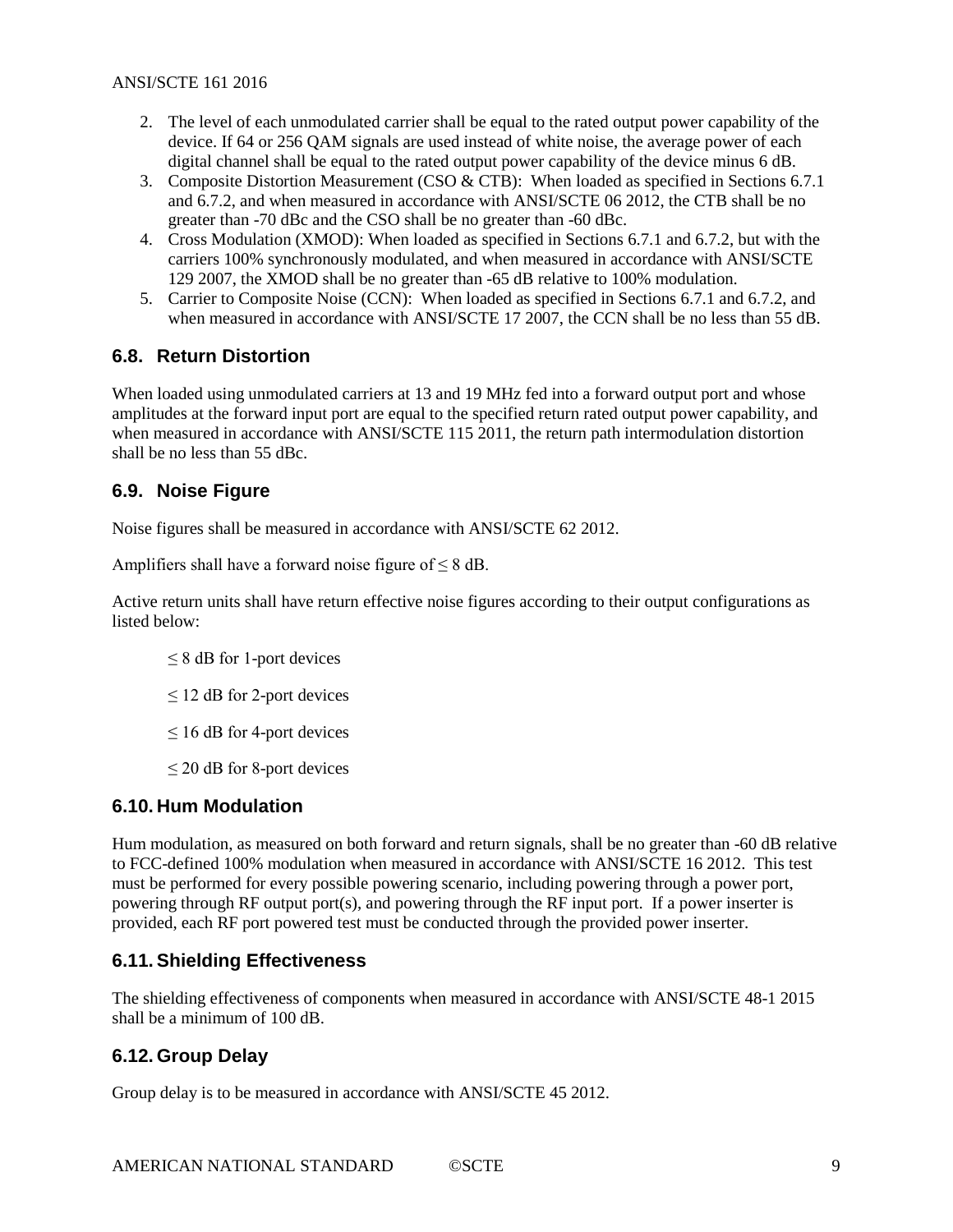- 1. Forward band chrominance-to-luminance delay shall not exceed  $\pm 30$ ns in the first ANSI/EIA 542 Standard channel,  $\pm 15$ ns in the second ANSI/EIA Standard channel, and  $\pm 5$  ns on any other channel above the specified lower bandwidth limit.
- 2. Return band group delay variation, measured with an aperture of 0.1 MHz, shall not exceed  $\pm$ 5ns over any 1 MHz span for frequencies between 10MHz and 6MHz below the upper specified bandwidth,  $\pm$ 20ns over any 1MHz span at frequencies below and above these frequencies to the rated bandwidth limits.

#### <span id="page-9-0"></span>**6.13. Surge Withstand**

The amplifier shall meet all specifications after being subjected to surges, in accordance with ANSI/SCTE 81 2012. At a minimum, tests should include the IEEE C62.41-1991 Category A-3 Ring Wave, 6 kV, 200 A on the RF input port and all RF output ports, and IEEE C62.41-1991 Category B-3 Combination Wave 6 kV, 3 kA at the 120 VAC side of the power supply while the drop amplifier is connected to the low voltage side of the power adapter.

# <span id="page-9-1"></span>**7. General**

#### <span id="page-9-2"></span>**7.1. Furnished Instructions**

Recommended guidelines, complete specifications and technical instructions must be included with each device when packaged for individual sales at retail.

#### <span id="page-9-3"></span>**7.2. Temperature Rise**

No external surface shall have a temperature rise greater than 45 Fahrenheit degrees (25 Celsius degrees) above ambient when operated without external heat sinking.

#### <span id="page-9-4"></span>**7.3. Shock Resistance**

The device shall withstand a  $\sim$ 3' (1m) drop onto a concrete surface in all six axes without damage or degraded performance (excluding F connector thread damage).

# <span id="page-9-5"></span>**8. Powering**

#### <span id="page-9-6"></span>**8.1. Voltage Range**

<span id="page-9-7"></span>Line-powered devices must meet all specifications over a voltage range of 105 through 130 VAC, 60 Hz.

#### **8.2. Power Consumption**

<span id="page-9-8"></span>Total power consumption must be specified by the manufacturer.

#### **8.3. Power Inserter**

If a power inserter is utilized, it must conform to ANSI/SCTE 153 2008.